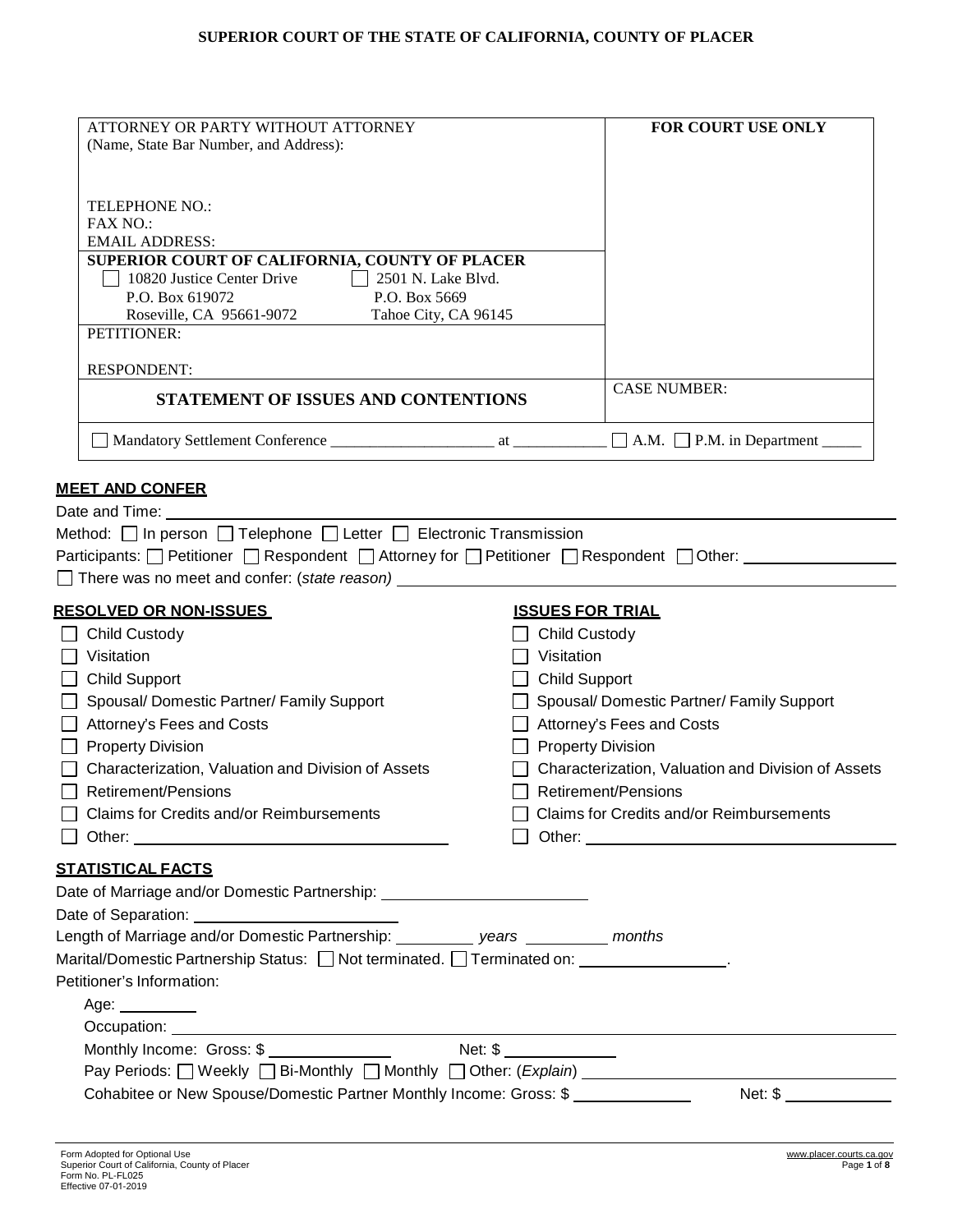#### Respondent's Information:

| Age: _____________                                                                                                                                                                                                            |               |     |                           |
|-------------------------------------------------------------------------------------------------------------------------------------------------------------------------------------------------------------------------------|---------------|-----|---------------------------|
| Occupation: example of the state of the state of the state of the state of the state of the state of the state of the state of the state of the state of the state of the state of the state of the state of the state of the |               |     |                           |
| Monthly Income: Gross: \$                                                                                                                                                                                                     | Net: \$       |     |                           |
| Pay Periods: Weekly D Bi-Monthly D Monthly D Other: (Explain)                                                                                                                                                                 |               |     |                           |
| Cohabitee or New Spouse/Domestic Partner Monthly Income: Gross: \$                                                                                                                                                            |               |     | Net: \$                   |
| Minor Children:                                                                                                                                                                                                               |               |     |                           |
| <b>Name</b>                                                                                                                                                                                                                   | Date of Birth | Age | Gender                    |
|                                                                                                                                                                                                                               |               |     | $\Box$ Male $\Box$ Female |
|                                                                                                                                                                                                                               |               |     | $\Box$ Male $\Box$ Female |
|                                                                                                                                                                                                                               |               |     | $\Box$ Male $\Box$ Female |
|                                                                                                                                                                                                                               |               |     | $\Box$ Male $\Box$ Female |

*Information about additional children attached.*

**AGREEMENTS ABOUT FACTS**: *(Indicate if there is an agreement as to statistical facts above or other facts; if agreement is in writing, please attach.)*

# **IDENTIFY ANY PRIOR ORDERS OR HISTORY OF PROCEEDINGS RELEVANT TO SETTLEMENT OR TRIAL**:

*(Briefly summarize prior court proceedings or orders in chronological order or other aspects relevant to issues in dispute.)*

| <b>Date</b> | Event                                |
|-------------|--------------------------------------|
|             |                                      |
|             |                                      |
|             |                                      |
|             |                                      |
|             |                                      |
|             |                                      |
|             |                                      |
|             |                                      |
|             |                                      |
|             |                                      |
|             | Additional summary of case attached. |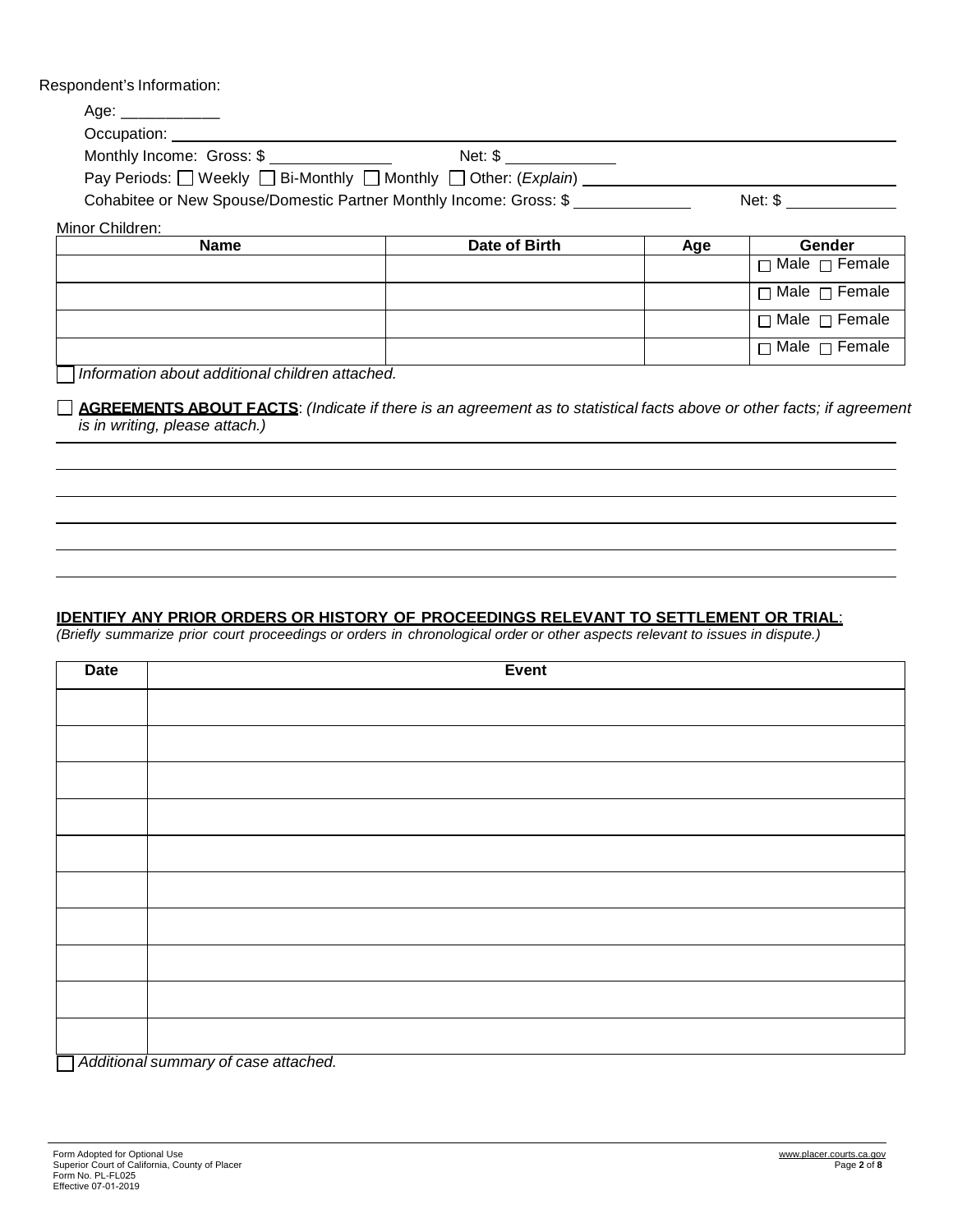#### **DISPUTED TOPIC/ISSUE, PROPOSED RESOLUTION, LEGAL ARGUMENT, AND SUPPORTING EXHIBITS**:

- Disputed topic or issues (*If a topic/issue is disputed, check applicable box and briefly describe disagreement between the parties. You do not need to fill out any aspect of this form that does not apply to your trial/evidentiary hearing.*)
- Proposed Resolution (*Briefly state what you want the court to order and/or what you think is fair.)*
- Applicable Statutes or Case Law (*Briefly state statutes or case law, if any, on which you intend to rely; Points and Authorities may always be filed in a separate pleading.*)
- Supporting Exhibits (Attach a list of the proposed exhibits on which you intend to rely with a brief description of each; you do not need to attach the actual exhibits and please do not attach the actual exhibits.)
- 1. CHILD CUSTODY *Additional pages attached. (It is encouraged that each party detail the orders they request.)* Issue:

Proposed Resolution:

Applicable Statutes or Case Law:

2. VISITATION *Additional pages attached.*

Issue:

Issue:

Proposed Resolution:

```
Applicable Statutes or Case Law:
```
3. CHILD SUPPORT *Additional pages attached. (It is encouraged that each party attach a guideline child support calculation.)*

Proposed Resolution:

Applicable Statutes or Case Law:

4. SPOUSAL/DOMESTIC PARTNER SUPPORT *Additional pages attached. (All Family Code § 4320 factors must be addressed. Use of Spousal or Partner Support Declaration Attachment (JC Form #FL-157) as an attachment is encouraged.)* Issue:

Proposed Resolution:

Applicable Statutes or Case Law: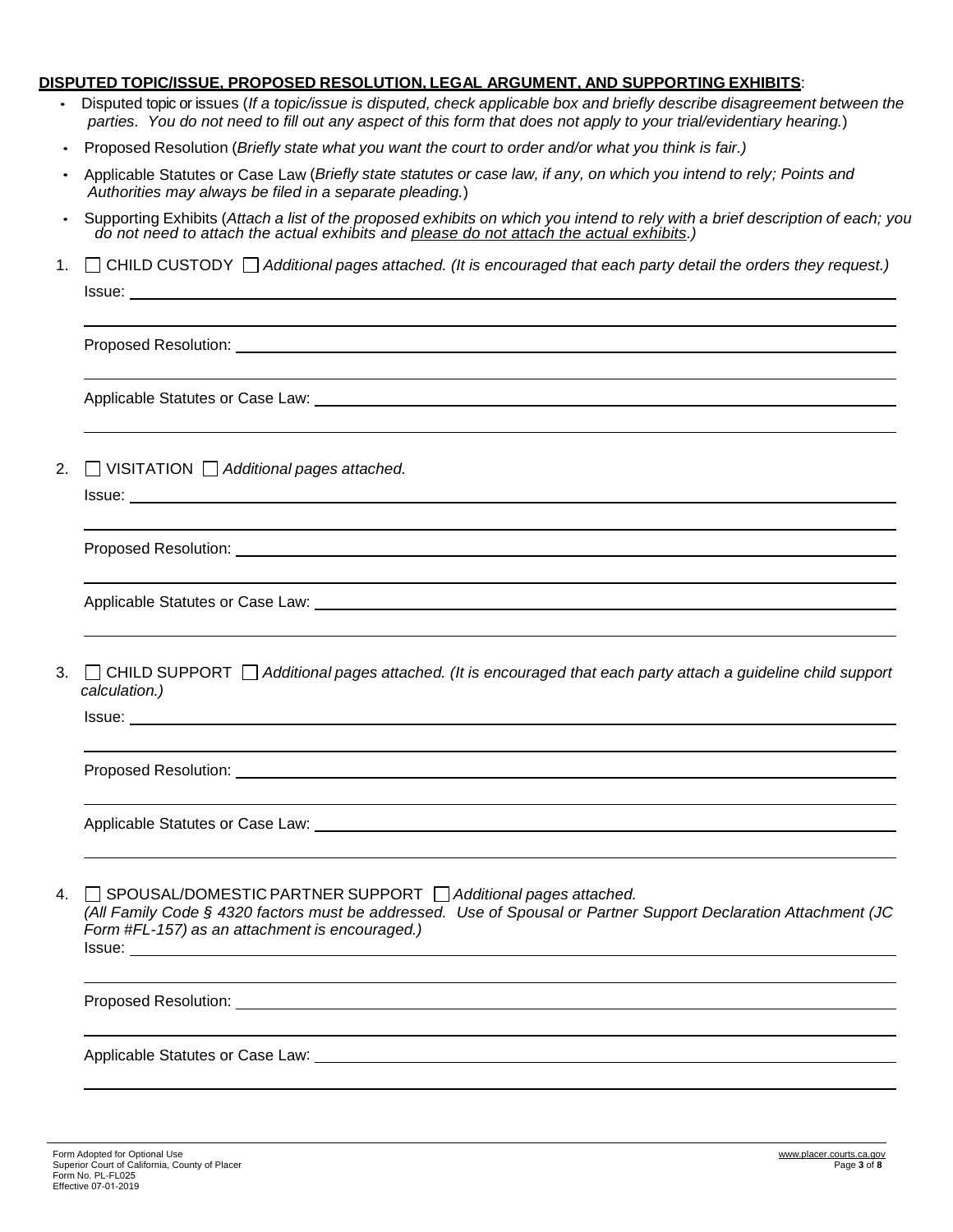5. ATTORNEY'S FEES AND COSTS *Additional pages attached*. *(Use of Attorney Fee Attachment (JC Form #FL-158) as an attachment is encouraged.)*

|    | Applicable Statutes or Case Law: North American Control of the Control of the Control of the Control of the Control of the Control of the Control of the Control of the Control of the Control of the Control of the Control o |
|----|--------------------------------------------------------------------------------------------------------------------------------------------------------------------------------------------------------------------------------|
|    |                                                                                                                                                                                                                                |
| 6. | □ PROPERTY DIVISION □ Additional pages attached.                                                                                                                                                                               |
|    |                                                                                                                                                                                                                                |
|    |                                                                                                                                                                                                                                |
|    |                                                                                                                                                                                                                                |
|    |                                                                                                                                                                                                                                |
|    |                                                                                                                                                                                                                                |
| 7. | □ ASSET CHARACTER, VALUATION AND DIVISION □ Additional pages attached. (Include Tracing, if applicable.)                                                                                                                       |
|    |                                                                                                                                                                                                                                |
|    |                                                                                                                                                                                                                                |
|    |                                                                                                                                                                                                                                |
|    |                                                                                                                                                                                                                                |
|    |                                                                                                                                                                                                                                |
|    |                                                                                                                                                                                                                                |
| 8. | RETIREMENT PENSIONS   Additional pages attached.                                                                                                                                                                               |
|    |                                                                                                                                                                                                                                |
|    |                                                                                                                                                                                                                                |
|    |                                                                                                                                                                                                                                |
|    |                                                                                                                                                                                                                                |
|    |                                                                                                                                                                                                                                |
|    |                                                                                                                                                                                                                                |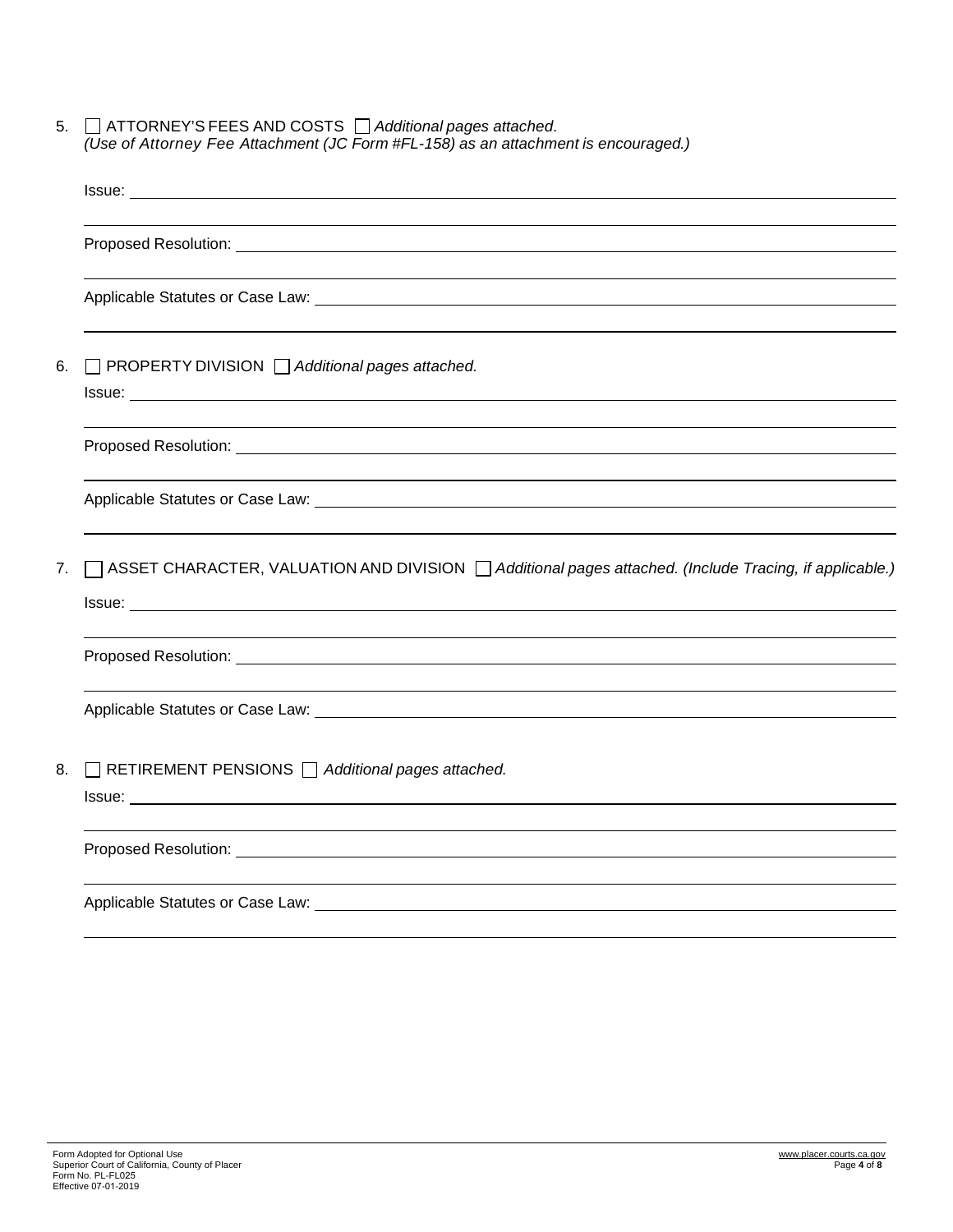| 9. $\Box$ CLAIMS FOR CREDITS AND/OR REIMBURSEMENTS $\Box$ Additional pages attached. |
|--------------------------------------------------------------------------------------|
| Issue:                                                                               |

Proposed Resolution:

Applicable Statutes or Case Law: \_\_\_\_\_\_

10. OTHER ISSUE(S) *Additional pages attached.* Issue:

Proposed Resolution: University of the Contract of the Contract of the Contract of the Contract of the Contract of the Contract of the Contract of the Contract of the Contract of the Contract of the Contract of the Contrac

Applicable Statutes or Case Law: \\contact \\contact \\contact \\contact \\contact \\contact \\contact \\conta

Date: <u>www.community.com</u>

Type or Print Name Signature of Attorney for Petitioner Respondent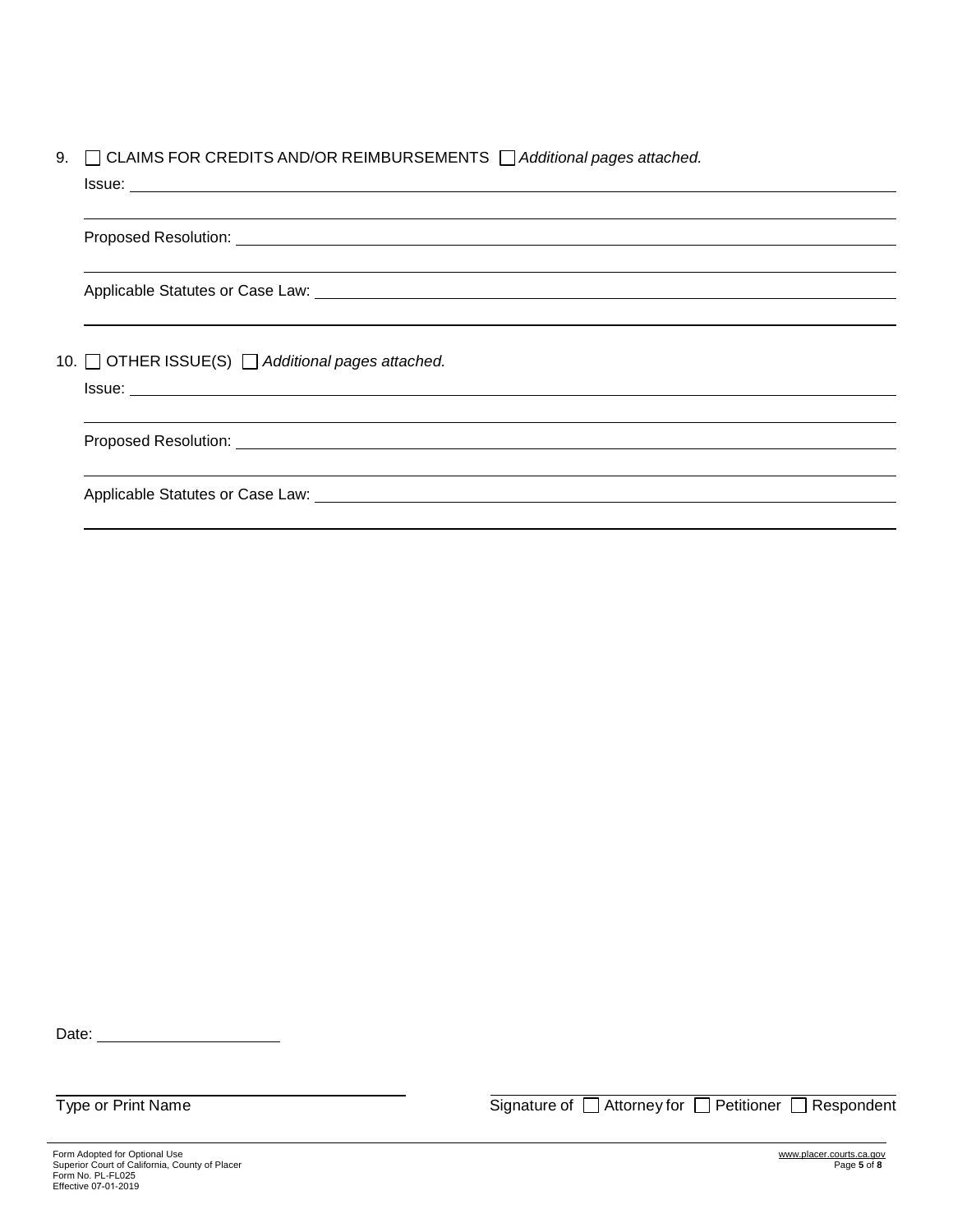#### **AGREED DIVISION OF COMMUNITY ASSETS AND DEBTS**

The agreement is in writing, see attached.

| <b>ASSET/DEBT</b>          | <b>FAIR MARKET</b> | <b>DEBT</b> | <b>NET</b> | TO         | $\overline{10}$ |
|----------------------------|--------------------|-------------|------------|------------|-----------------|
| (briefly describe)         | <b>VALUE</b>       |             |            | <b>PET</b> | <b>RESP</b>     |
|                            |                    |             |            |            |                 |
|                            |                    |             |            |            |                 |
|                            |                    |             |            |            |                 |
|                            |                    |             |            |            |                 |
|                            |                    |             |            |            |                 |
|                            |                    |             |            |            |                 |
|                            |                    |             |            |            |                 |
|                            |                    |             |            |            |                 |
|                            |                    |             |            |            |                 |
|                            |                    |             |            |            |                 |
|                            |                    |             |            |            |                 |
|                            |                    |             |            |            |                 |
|                            |                    |             |            |            |                 |
|                            |                    |             |            |            |                 |
|                            |                    |             |            |            |                 |
|                            |                    |             |            |            |                 |
|                            |                    |             |            |            |                 |
|                            |                    |             |            |            |                 |
|                            |                    |             |            |            |                 |
| Additional pages attached. |                    |             |            |            |                 |

## **PROPOSED DIVISION OF DISPUTED COMMUNITY ASSETS AND DEBTS**

The agreement is in writing, see attached.

| <b>ASSET/DEBT</b><br>(briefly describe) | <b>FAIR MARKET</b><br><b>VALUE</b> | <b>DEBT</b> | <b>NET</b> | TO<br><b>PET</b> | $\overline{10}$<br><b>RESP</b> |
|-----------------------------------------|------------------------------------|-------------|------------|------------------|--------------------------------|
|                                         |                                    |             |            |                  |                                |
|                                         |                                    |             |            |                  |                                |
|                                         |                                    |             |            |                  |                                |
|                                         |                                    |             |            |                  |                                |
|                                         |                                    |             |            |                  |                                |
|                                         |                                    |             |            |                  |                                |
|                                         |                                    |             |            |                  |                                |
|                                         |                                    |             |            |                  |                                |
|                                         |                                    |             |            |                  |                                |
| Additional pages attached.              |                                    |             |            |                  |                                |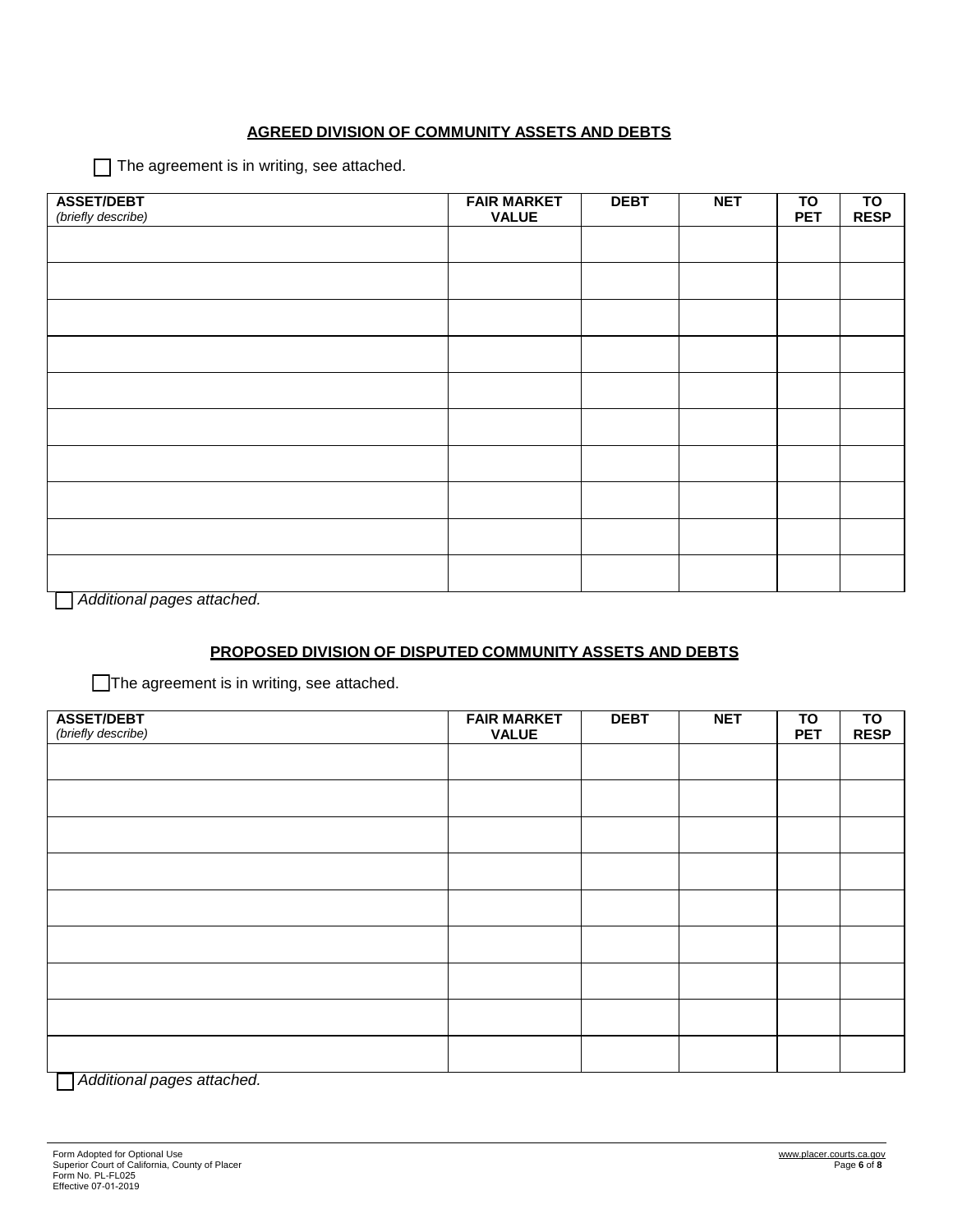## **INDEX OF PROPOSED EXHIBITS**

- Exhibits will be marked by the clerk of the court when the trial commences. Each exhibit will be assigned a number.
- You must include a brief description of the exhibit, the issue it applies to, and its purpose (*see example).*
- You must provide the opposing party or attorney copies before trial.

| <b>EXHIBIT</b>          | <b>NAME/DESCRIPTION</b>                                            | <b>APPLICABLE ISSUE</b>  | <b>PURPOSE</b>                  |
|-------------------------|--------------------------------------------------------------------|--------------------------|---------------------------------|
| Example<br>$\mathbf{1}$ | Home appraisal by Joe Smith Appraisers, Inc.<br>dated Jan. 1, 2013 | <b>Property Division</b> | To establish value of residence |
|                         |                                                                    |                          |                                 |
|                         |                                                                    |                          |                                 |
|                         |                                                                    |                          |                                 |
|                         |                                                                    |                          |                                 |
|                         |                                                                    |                          |                                 |
|                         |                                                                    |                          |                                 |
|                         |                                                                    |                          |                                 |
|                         |                                                                    |                          |                                 |
|                         |                                                                    |                          |                                 |
|                         |                                                                    |                          |                                 |
|                         |                                                                    |                          |                                 |
|                         |                                                                    |                          |                                 |
|                         |                                                                    |                          |                                 |
|                         |                                                                    |                          |                                 |

*Additional pages attached.*